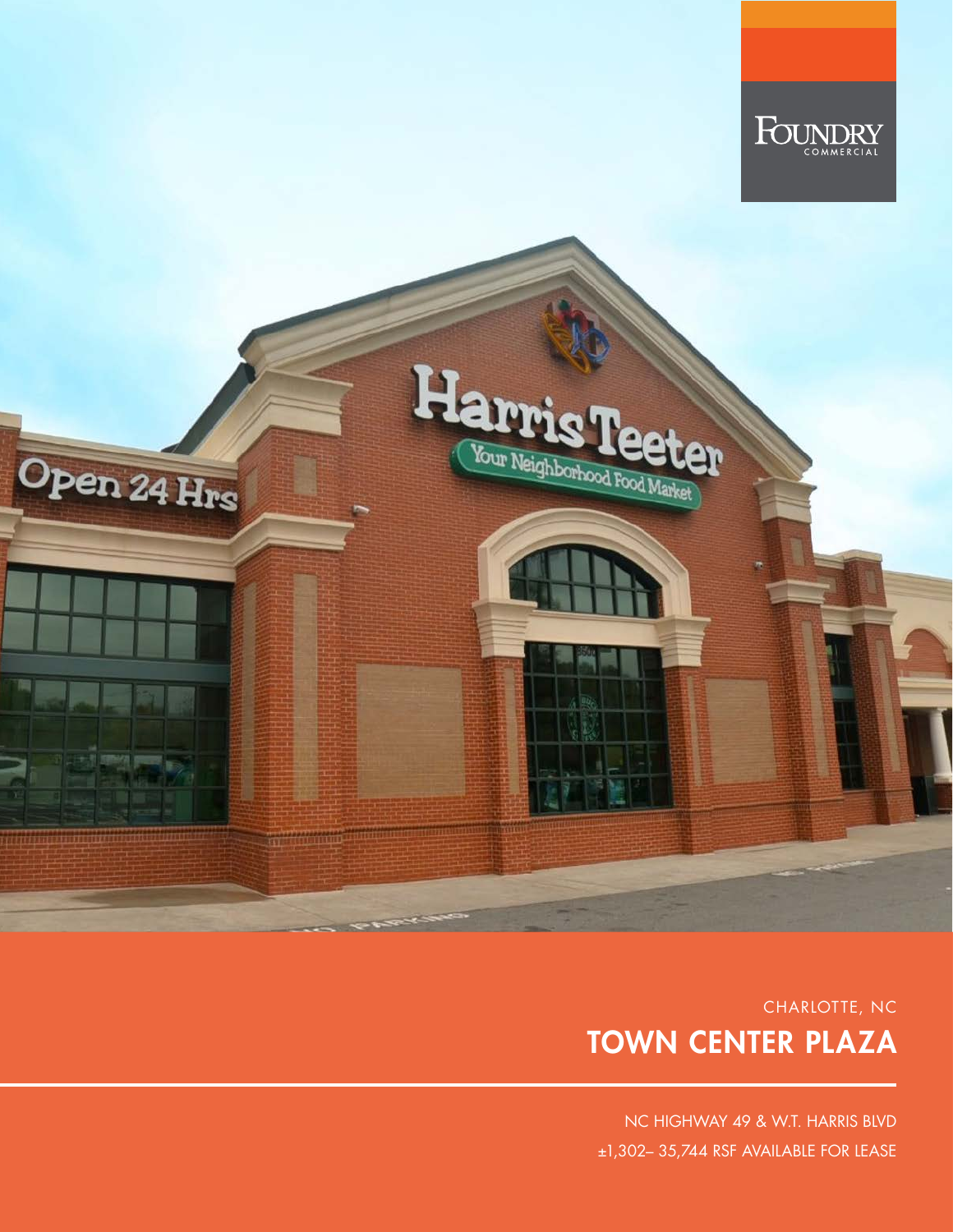

**TOWN CENTER PLAZA** 



#### FOR MORE INFORMATION, PLEASE CONTACT:

TOMMY TRIMBLE | 704.414.7460 Vice President, Broker tommy.trimble@foundrycommercial.com Licensed Real Estate Broker

Although the information contained herein was provided by sources believed to be reliable, Foundry Commercial makes no<br>representation, expressed or implied, as to its accuracy and said information is subject to errors, omi

CHARLOTTE, NC **TOWN CENTER PLAZA FOR LEASE**

## **PROPERTY FEATURES**

**Gallery** 

- 35,744 Anchor space available Dec. 2021
- Other retail space available from 1,302 – 8,640 SF
- Harris Teeter anchored center located in North Charlotte at the intersection of NC Highway 49 & W.T. Harris Boulevard
- GLA is approximately 145,099 SF
- The center is well positioned in Charlotte's University City and enjoys excellent access and visibility
- Includes a tenant mix of restaurants, service providers and retail shops



foundrycommercial.com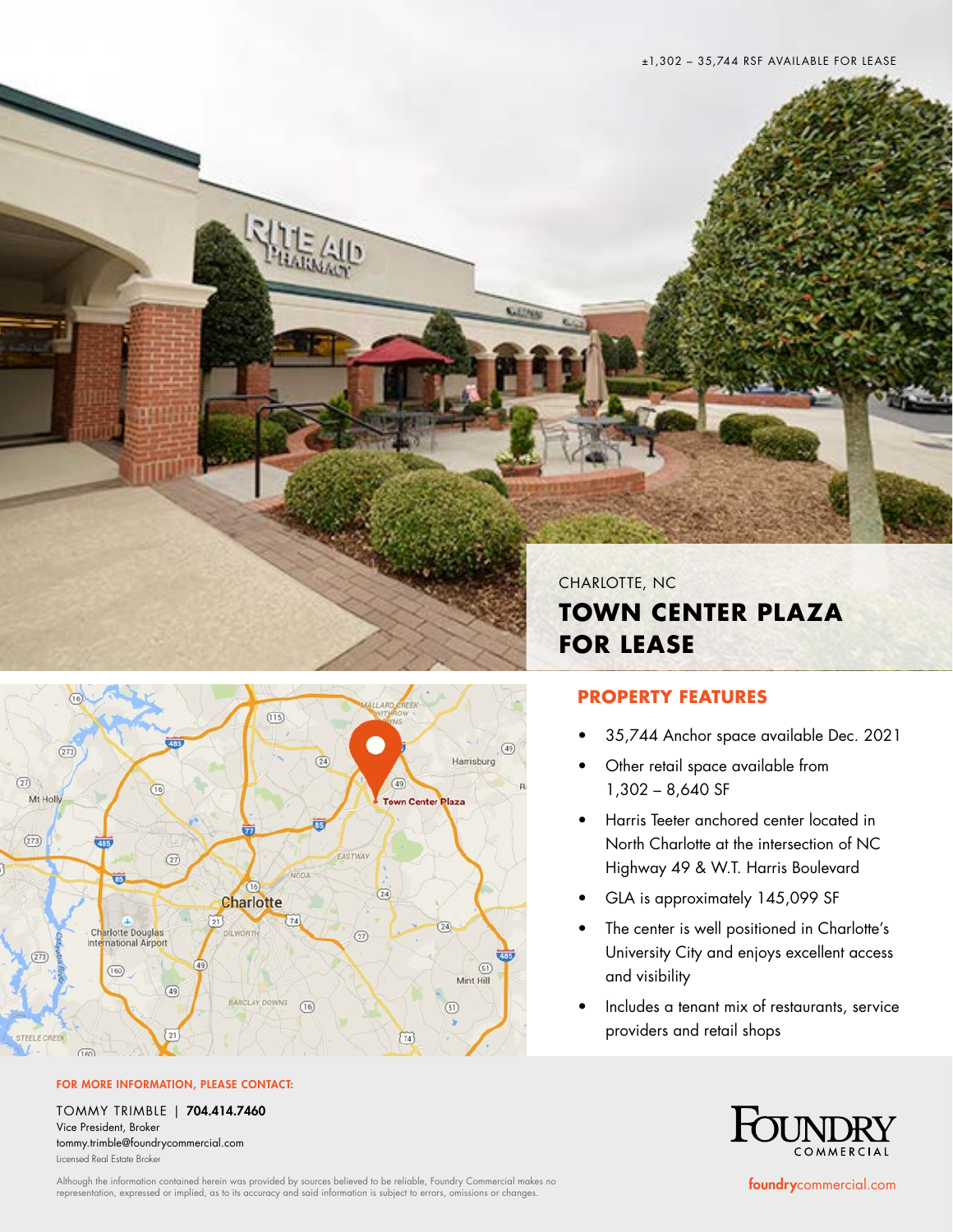# **TOWN CENTER PLAZA**

# SITE PLAN



| <b>SUITE</b> | <b>TENANT</b>              | <b>SF</b> | <b>SUITE</b> | <b>TENANT</b>                                        | <b>SF</b> |
|--------------|----------------------------|-----------|--------------|------------------------------------------------------|-----------|
| 8600         | <b>HARRIS TEETER</b>       | 50,000    | 8548         | <b>AVAILABLE</b>                                     | 2,000     |
| 8514         | <b>AVAILABLE DEC. 2021</b> | 35,744    | 8546         | <b>BROWNLEE JEWELERS</b>                             | 2,105     |
| $A-1$        | THE CRAB CRACKER           | 3,546     | 8544         | <b>JUST FOR YOU BARBER STYLING</b><br><b>ACADEMY</b> | 1,681     |
| $A-3$        | THE UPS STORE              | 1,651     | 8542         | <b>MARCO'S PIZZA</b>                                 | 1,653     |
| $A-4$        | <b>MODISH NAIL SPA</b>     | 2,600     | 8540         | <b>GEOVANNY HAIR SALON</b>                           | 1,653     |
| $A-6$        | <b>INFINITY'S END</b>      | 2,604     | 8538         | PLANET SUPPLEMENTS                                   | 800       |
| $A-8$        | <b>H&amp;R BLOCK</b>       | 1,302     | 8536         | <b>MOE'S SOUTHWEST GRILL</b>                         | 3,537     |
| $A-9$        | <b>VIDEO GAME WORLD</b>    | 1,302     | 8532         | <b>AVAILABLE</b>                                     | 8,640     |
| $A-10$       | <b>MOBILE BLING</b>        | 1,302     | 8528         |                                                      |           |
| $A-11$       | <b>GREAT CLIPS</b>         | 1,229     |              | <b>BIKE LINE</b>                                     | 4,110     |
|              |                            |           | 8534         | UNIVERSITY CITY CHIROPRACTIC                         | 1,755     |
| 8552         | <b>SUBWAY</b>              | 2,100     | 8509         | <b>DUNKIN DONUTS</b>                                 | 1,890     |
| 8550         | PALM BEACH TAN             | 2,000     |              |                                                      |           |

### FOR MORE INFORMATION, PLEASE CONTACT:

TOMMY TRIMBLE | 704.414.7460 Vice President, Broker tommy.trimble@foundrycommercial.com Licensed Real Estate Broker

Although the information contained herein was provided by sources believed to be reliable, Foundry Commercial makes no<br>representation, expressed or implied, as to its accuracy and said information is subject to errors, omi



foundrycommercial.com